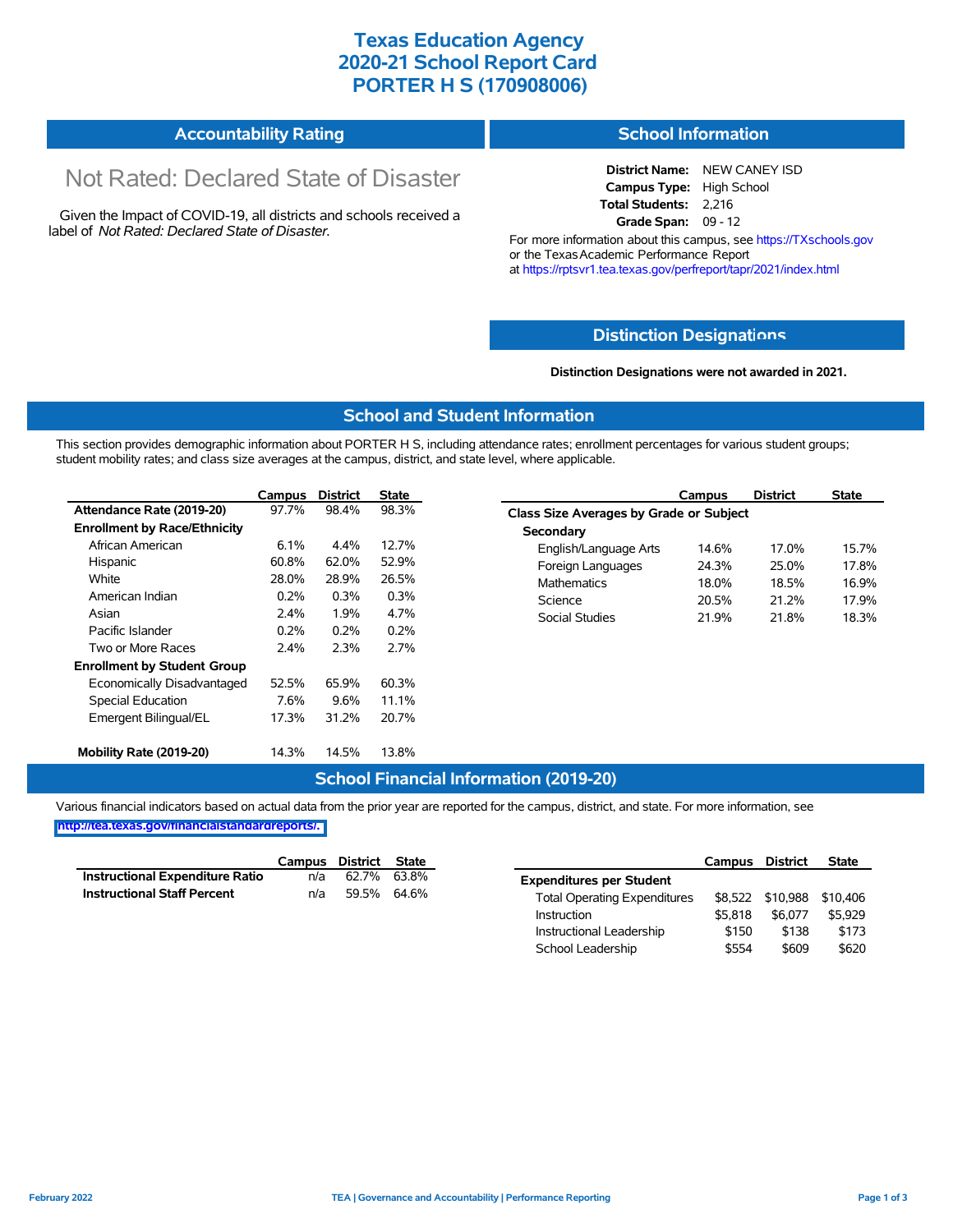## **Texas Education Agency 2020-21 School Report Card**

## **STAAR Outcomes**

This section provides STAAR performance and outcomes. **Please note that due to the cancellation of spring 2020 STAAR administration due to the COVID-19 pandemic, 2019 results are shown.**

|                                                                                |      |              |      |     | African                                 |      |     | American                 |       | <b>Pacific</b>               | or<br>More | Econ          |
|--------------------------------------------------------------------------------|------|--------------|------|-----|-----------------------------------------|------|-----|--------------------------|-------|------------------------------|------------|---------------|
|                                                                                |      | <b>State</b> |      |     | District Campus American Hispanic White |      |     | Indian                   | Asian | Islander                     | Races      | <b>Disadv</b> |
| STAAR Performance Rates at Approaches Grade Level or Above (All Grades Tested) |      |              |      |     |                                         |      |     |                          |       |                              |            |               |
| All Subjects                                                                   | 2021 | 67%          | 62%  | 70% | 76%                                     | 65%  | 77% | 80%                      | 95%   | $\ast$                       | 70%        | 63%           |
|                                                                                | 2019 | 78%          | 73%  | 73% | 82%                                     | 69%  | 77% | $\ast$                   | 94%   | 100%                         | 76%        | 68%           |
| ELA/Reading                                                                    | 2021 | 68%          | 60%  | 61% | 69%                                     | 55%  | 70% | $\ast$                   | 92%   | $\ast$                       | 68%        | 52%           |
|                                                                                | 2019 | 75%          | 69%  | 60% | 71%                                     | 56%  | 63% | $\ast$                   | 89%   | $\ast$                       | 67%        | 54%           |
| Mathematics                                                                    | 2021 | 66%          | 62%  | 71% | 71%                                     | 70%  | 75% | $\ast$                   | 91%   | $\ast$                       | 62%        | 67%           |
|                                                                                | 2019 | 82%          | 79%  | 84% | 89%                                     | 86%  | 82% | $\overline{\phantom{a}}$ | 100%  | $\overline{\phantom{a}}$     | 57%        | 82%           |
| Science                                                                        | 2021 | 71%          | 67%  | 78% | 87%                                     | 74%  | 85% | $\ast$                   | 100%  | $\overline{a}$               | 71%        | 72%           |
|                                                                                | 2019 | 81%          | 78%  | 87% | 96%                                     | 83%  | 92% | L,                       | 100%  | $\ast$                       | 75%        | 82%           |
| <b>Social Studies</b>                                                          | 2021 | 73%          | 71%  | 82% | 89%                                     | 78%  | 87% | L,                       | 100%  | $\ast$                       | 90%        | 76%           |
|                                                                                | 2019 | 81%          | 76%  | 85% | 92%                                     | 80%  | 93% | $\ast$                   | 100%  | $\ast$                       | 100%       | 80%           |
| STAAR Performance Rates at Meets Grade Level or Above (All Grades Tested)      |      |              |      |     |                                         |      |     |                          |       |                              |            |               |
| All Subjects                                                                   | 2021 | 41%          | 34%  | 44% | 45%                                     | 39%  | 53% | 60%                      | 71%   | $\ast$                       | 49%        | 34%           |
|                                                                                | 2019 | 50%          | 42%  | 48% | 48%                                     | 43%  | 57% | $\ast$                   | 75%   | 80%                          | 60%        | 41%           |
| ELA/Reading                                                                    | 2021 | 45%          | 35%  | 43% | 53%                                     | 37%  | 51% | $\ast$                   | 72%   | $\ast$                       | 48%        | 32%           |
|                                                                                | 2019 | 48%          | 39%  | 37% | 44%                                     | 32%  | 45% | $\ast$                   | 67%   | $\ast$                       | 46%        | 29%           |
| Mathematics                                                                    | 2021 | 37%          | 32%  | 31% | 21%                                     | 30%  | 36% | $\ast$                   | 27%   | $\ast$                       | 46%        | 25%           |
|                                                                                | 2019 | 52%          | 48%  | 58% | 52%                                     | 58%  | 59% | $\overline{a}$           | 83%   | $\qquad \qquad \blacksquare$ | 43%        | 53%           |
| Science                                                                        | 2021 | 44%          | 37%  | 47% | 47%                                     | 41%  | 60% | $\ast$                   | 86%   | $\overline{\phantom{a}}$     | 41%        | 39%           |
|                                                                                | 2019 | 54%          | 48%  | 58% | 48%                                     | 52%  | 68% | L,                       | 83%   | $\ast$                       | 63%        | 50%           |
| <b>Social Studies</b>                                                          | 2021 | 49%          | 44%  | 57% | 53%                                     | 50%  | 67% | $\overline{\phantom{a}}$ | 92%   | $\ast$                       | 70%        | 44%           |
|                                                                                | 2019 | 55%          | 48%  | 60% | 56%                                     | 51%  | 74% | $\ast$                   | 82%   | $\ast$                       | 88%        | 51%           |
| STAAR Performance Rates at Masters Grade Level (All Grades Tested)             |      |              |      |     |                                         |      |     |                          |       |                              |            |               |
| All Subjects                                                                   | 2021 | 18%          | 13%  | 13% | 12%                                     | 10%  | 17% | 40%                      | 29%   | $\ast$                       | 17%        | 8%            |
|                                                                                | 2019 | 24%          | 18%  | 15% | 12%                                     | 12%  | 20% | $\ast$                   | 24%   | $0\%$                        | 27%        | 11%           |
| ELA/Reading                                                                    | 2021 | 18%          | 12%  | 6%  | 9%                                      | 4%   | 8%  | $\ast$                   | 12%   | $\ast$                       | 10%        | 3%            |
|                                                                                | 2019 | 21%          | 14%  | 6%  | $1\%$                                   | 4%   | 10% | $\ast$                   | 11%   | $\ast$                       | 8%         | 3%            |
| Mathematics                                                                    | 2021 | 18%          | 13%  | 10% | 12%                                     | 8%   | 10% | $\ast$                   | 18%   | $\ast$                       | 15%        | 8%            |
|                                                                                | 2019 | 26%          | 22%  | 28% | 33%                                     | 29%  | 23% |                          | 67%   | $\overline{\phantom{a}}$     | 14%        | 24%           |
| Science                                                                        | 2021 | 20%          | 14%  | 17% | 11%                                     | 14%  | 25% | $\ast$                   | 29%   | $\blacksquare$               | 12%        | 11%           |
|                                                                                | 2019 | 25%          | 18%  | 14% | 4%                                      | 10%  | 22% | $\overline{a}$           | 28%   | $\ast$                       | 25%        | 10%           |
| <b>Social Studies</b>                                                          | 2021 | 29%          | 22%  | 29% | 26%                                     | 21%  | 38% | $\overline{\phantom{a}}$ | 75%   | $\ast$                       | 50%        | 19%           |
|                                                                                | 2019 | 33%          | 28%  | 31% | 32%                                     | 24%  | 42% | $\ast$                   | 36%   | $\ast$                       | 63%        | 23%           |
| <b>STAAR Assessment Participation (All Grades Tested)</b>                      |      |              |      |     |                                         |      |     |                          |       |                              |            |               |
| All Subjects                                                                   | 2021 | 88%          | 95%  | 94% | 95%                                     | 94%  | 93% | 100%                     | 96%   | $\ast$                       | 97%        | 92%           |
|                                                                                | 2019 | 99%          | 99%  | 99% | 97%                                     | 100% | 98% | $\ast$                   | 100%  | 100%                         | 98%        | 99%           |
| ELA/Reading                                                                    | 2021 | 89%          | 95%  | 94% | 93%                                     | 94%  | 93% | $\ast$                   | 94%   | $\ast$                       | 97%        | 92%           |
|                                                                                | 2019 | 99%          | 100% | 99% | 94%                                     | 100% | 98% | *                        | 100%  | $\ast$                       | 100%       | 99%           |
| <b>Mathematics</b>                                                             | 2021 | 88%          | 96%  | 94% | 97%                                     | 94%  | 91% | *                        | 100%  | $\ast$                       | 100%       | 92%           |
|                                                                                | 2019 | 100%         | 100% | 99% | 100%                                    | 100% | 99% | $\overline{\phantom{a}}$ | 100%  | ۰                            | 100%       | 99%           |

 **- Indicates there are no students in the group. \* Indicates results are masked due to small numbers to protect student confidentiality.**

**n/a Indicates data reporting is not applicable for this group.**